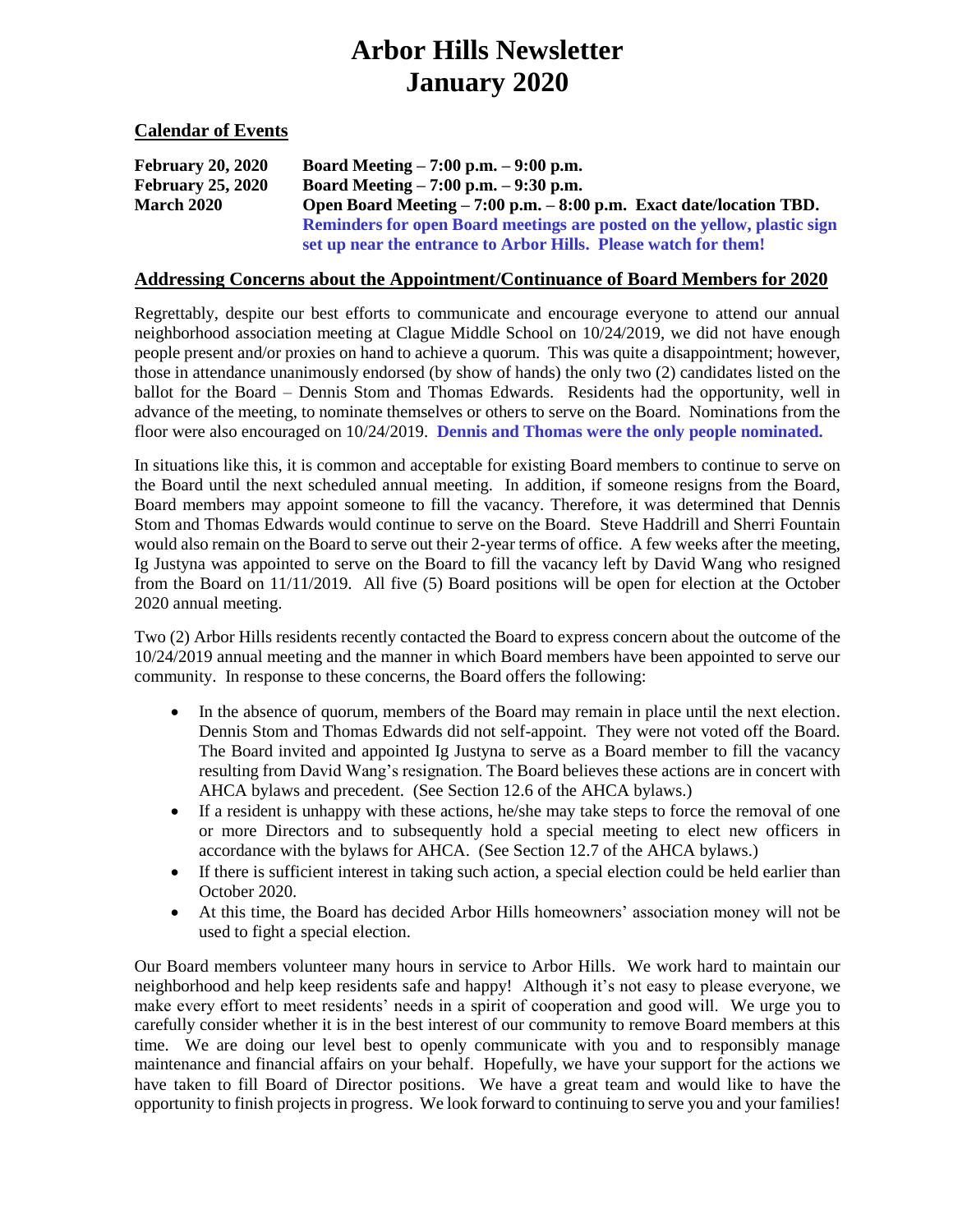# **The Truth about Dues**

**At this time, no determination has been made about whether we will need to increase homeowners' association dues.** Traditionally, every five (5) years, AHCA retains an expert to conduct a "Reserve Study" to help us determine whether we are on track to fund future maintenance and improvement projects for common elements in Arbor Hills. For example, the "Reserve Study" should help us determine whether we will have enough money "in reserve" to fund pavement rehab and/or replacement in the future. The "AHCA Reserve Study" is scheduled for completion this spring and has been expanded to include on-site assessments of common elements in Arbor Hills.

The Board is not relying solely on the results of the "Reserve Study." We are scheduled to meet with a registered professional Civil Engineer in February. He has expertise in Pavement Engineering and will provide technical guidance about various pavement maintenance, repair and replacement options. We have also engaged with City of Arbor officials for clarification and guidance about City ordinances and ADA compliance. Sometime in late spring 2020, the Board will determine whether it is prudent and necessary to change the amount of our dues based on the results of the "Reserve Study" and information obtained from technical professionals.

We are doing our best to accurately budget for annual operating expenses, and predict and cover future expected, *and unexpected*, project costs. It's important to collect and manage our dues each year to avoid the need to charge Arbor Hills residents costly "special assessments" in the future.

We're careful with your money! Board members diligently screen multiple contractors before hiring them to perform paving, grounds maintenance, tree/brush removal, pond maintenance, street lighting and drain repair-related work, etc. Occasionally, dedicated volunteers and other residents with engineering or technical expertise assist with projects in our neighborhood! We are grateful for their efforts. They help us save a lot of money. **If you would like to volunteer, please contact the Board!**

## **Arbor Hills Condominium Association (AHCA) 2020 Budget**

The Board of Directors recently finalized the 2020 Budget for Arbor Hills. We encourage you to take a look at it! Casa Bella has emailed copies of the January 2020 newsletter, along with copies of the budget document, to our residents. Residents who do not have computer access, will receive hard copies of the newsletter and budget in the mail from Casa Bella. In addition, the newsletter and 2020 Budget have also been posted to the Casa Bella website for access by "registered" Arbor Hills residents. **All Arbor Hills residents are encouraged to "register" with Casa Bella so they may access valuable resource information about AHCA. Register today! (See the final article below for instructions.)**

## **Maximizing Earnings on our "Reserves"**

The Board is pleased to report that over the past few months we have taken positive steps to transfer and reinvest the majority of AHCA's "reserve" dollars in safe, interest-bearing certificates of deposit (CDs). This money has been saved up over time for the purpose of funding significant, and expensive, projects such as pavement replacement. Some of our reserve money was previously invested in accounts with low rates of return. Fortunately, we identified institutions that offer CDs with higher interest rates in the range of 2.2% - 2.3%. We are excited about the positive effect this will have on our reserve pool over the long haul!

## **Potholes be Gone!**

Squeak! Squeak! That's the sound you might have heard as we squeaked by Mother Nature last fall to complete pavement repairs in four (4) compromised areas. Two (2) potholes and two (2) areas of crumbling pavement were repaired with large cut and replace, hot mix asphalt repairs. Unfortunately, we were not as lucky with Father Winter. The very week crack filling was scheduled to take place, Ann Arbor was hit by the worst snowstorm we've experienced this winter  $-11"$ - 12" of new snow in one night! Our crack filling contract from September 2019 will be fulfilled in late spring/early summer 2020. In addition, the Board budgeted extra money in the AHCA 2020 Budget to address anticipated asphalt and pavement-related issues.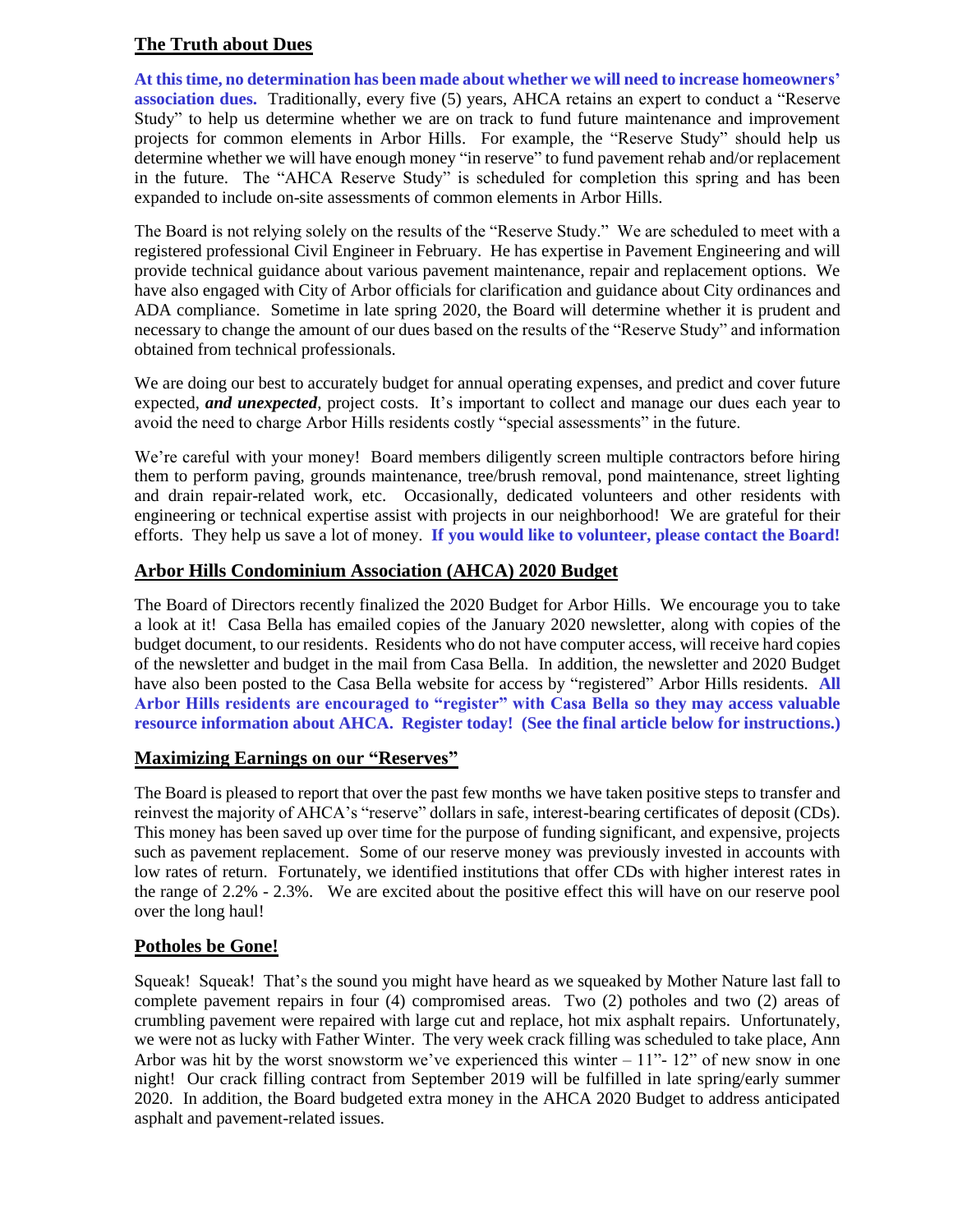## **Update on our Neighborhood Inspection**

As mentioned in previous newsletters, Casa Bella and Board members recently completed our neighborhood inspection. We are also taking extra care to evaluate our sidewalks. **If your property is found to be out of compliance with the Arbor Hills bylaws and/or mandated City of Ann Arbor ordinances, you will receive a letter from Casa Bella. This initial letter will request and encourage you to address identified areas of concern by August 31, 2020.** 

Trouble spots identified during the recent inspection include: green/black algae (which resembles mold), growing on vinyl siding on the north-facing side of homes; trees that need trimming; vegetation growing out of gutters; doors or trim in need of repair or painting; broken windows; grass and weeds that are too high; old pots, refuse/broken items on porches or in yards; sidewalks and driveways in need of "concrete" lifts" or replacement; illegally dumped yard waste or other items in common areas behind homes; failure to store garbage and recycling bins inside garages. Many of these issues can be addressed without having to hire a contractor.

**If you have not resolved identified areas of concern by August 31, 2020, you may receive a second letter from Casa Bella and further action, including fines, may be taken to ensure compliance with our bylaws.** Please take steps now to address trouble spots on your home. Reputable contractors are in demand and super busy! We encourage you to line them up in early 2020.

## **Focus on Sidewalk Safety**

Arbor Hills has private roads and sidewalks; however, we use the City of Ann Arbor ordinance related to sidewalk slab elevation offsets. If you have sidewalk sections in front of your yard and driveway, it is your responsibility to maintain them. Sidewalks must be maintained with no elevation offsets of greater than  $\frac{1}{2}$  inch. You should also check for cracking or crumbling that could create trip hazards. Numerous sidewalk problems were identified during our recent neighborhood inspection and will be communicated to affected residents. **Sidewalk repairs and/or replacement must be completed by August 31, 2020.** Our Board is excited to report that we recently connected with a sidewalk leveling company to negotiate a "group discount" for our residents! **If you notice an elevated section of sidewalk in a common area, please contact Casa Bella right away.**

The Board has arranged for a registered professional engineer from the City of Ann Arbor to meet with us to evaluate targeted areas (e.g., sidewalks, entrance ramps, our city parks) within Arbor Hills and to advise us about Americans with Disabilities (ADA) compliance requirements. We will keep you posted on what we learn.

## **Tree Care and Trimming**

Sadly, the flowering pear trees at our front entrance had to be removed due to disease. In order to avoid damaging the shrubs surrounding the trees, the remaining tree stumps were not ground down. The certified arborist engaged to oversee this project recommended that we give the planting beds a little breathing room before planting something new. Therefore, we do not plan to replace the trees in 2020.

Unfortunately, many of our residents also have flowering pear trees that have been affected by "Pear Trellis Rust." The leaves on affected trees become speckled with bright orange spots, then prematurely turn brown or black and fall off. **If you have a diseased or dead tree on your property or on the street in front of your home, you are responsible for caring for it or, if needed, removing and replacing it.**

## **What's the Right Height for Trees Hanging over Sidewalks and Streets?**

We don't want anyone to get hurt while using our sidewalks. Arbor Hills follows the City of Ann Arbor ordinance regarding acceptable street tree height. It is your responsibility to **ensure trees located near your sidewalk are trimmed to allow for at least a 6-foot clearance above the sidewalk**. It also has been bought to our attention that drivers of snow plows, large delivery trucks and garbage trucks are having trouble avoiding tree limbs that are hanging too low over our roadways. Therefore, **we request that you trim your street trees to ensure at least an 8-foot clearance above the street. This will help protect snow plow and other drivers; reduce the chance of damage to your trees; and help ensure Budd's can safely access all areas of our roads and clear snow to the curb.**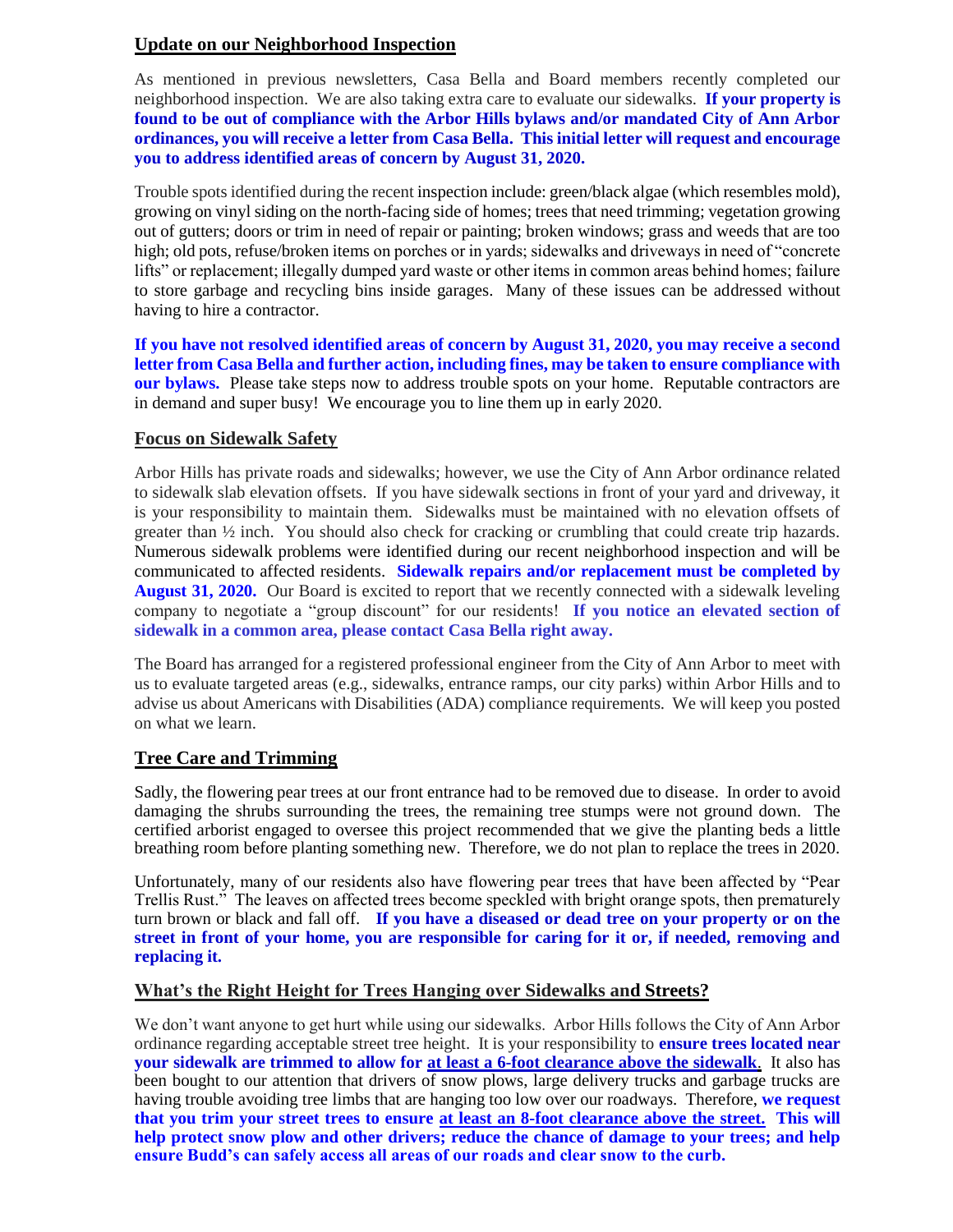# **For Safety's Sake, Please Clear Snow and Ice!**

Our children, dog walkers, and fellow neighbors appreciate your efforts to maintain and clear your sidewalks and driveway! Homeowners (or renters) are responsible for clearing snow accumulation of one (1) inch or more on sidewalks within 24 hours. In addition, ice must be removed and icy areas must be treated with sand or a salt-free substance designed to melt ice (e.g., "Safe Step" ice melting granules). To protect our sensitive wetland and wildlife areas, it is not permissible to use salt on driveways or sidewalks(per Ann Arbor City Code, Chapter 49). **If you use a snow blower or contract with someone to clear your driveway and sidewalks, please don't blow the snow into unplowed or plowed streets. Cleared snow must go into your yard.**

# **Make Way for Budd's -- our Snow Plowing Company**

Please keep an eye on weather reports for anticipated snowfall that may exceed two (2) inches or more. Budd's Lawn Care & Landscaping generally arrives within two (2) hours of each two (2) inch accumulation of snow. Plowing may be delayed when the weather is really severe, so please be patient. **It's your responsibility to make sure your vehicles are removed from our streets to accommodate Budd's and help ensure all roadways are thoroughly cleared. Failure to comply with this request may result in your (or your guests') vehicles being towed at your expense.**And remember: Homeowners/renters are responsible for clearing their own sidewalks and driveways, not Budd's.

**Budd's also has been retained to salt our street intersections when needed.** (Regular "full-street" salting is not possible because of our sensitive wetlands and conservation easements.) We need your help! Budd's is not always aware of slippery, icy conditions. If you have concerns about street plowing or identify icy conditions in our intersections, please notify Alex at Casa Bella and the Arbor Hills Board. We want to address these concerns as quickly as possible.

If you neglect to clear your sidewalk and driveway in a timely manner, the association may have to hire a contractor to remove snow and/or ice at your property at your expense. You may also be subject to fines. Please help keep our children, other residents and pets safe!

# **Keeping the Peace with Mother Nature**

Living in Arbor Hills allows us to enjoy a lot of natural beauty right at our doorsteps, deck rails and property lines. If tree limbs and/or native vegetation are encroaching on your property (over your property line from a common area), you have permission to trim or remove it at your own expense. The Board is fine with this. Also, we need our residents to remove small tree limbs and branches that may land on their property from common areas. This is not the responsibility of the homeowners' association. If, however, you believe a tree located in a common area threatens to injure someone or damage property, please notify Casa Bella and the Board right away. **Please note: Certified arborists advised us that, due to risk of disease, there are only certain times of the year when it is prudent to cut down or trim trees (e.g., red oaks). We don't want to run the risk of "infecting" and killing healthy trees by cutting down or trimming trees at the wrong time of the year.** The City of Ann Arbor is responsible for caring for trees in our city parks.If you see a diseased or dead tree in our parks, notify Casa Bella.

# **Before You Start Home Repair/Improvement Projects …**

You must complete and submit a **"Request for Modification" approval form in advance if you wish to make a change** from established color standards (e.g., trim, roof shingles, front doors, siding, etc.); garage door or window pane design (e.g. muntin/grid versus plain glass); or outdoor structural components (retaining walls, decks, fences, etc.). This form is available on the Arbor Hills website and from Casa Bella Property Management.